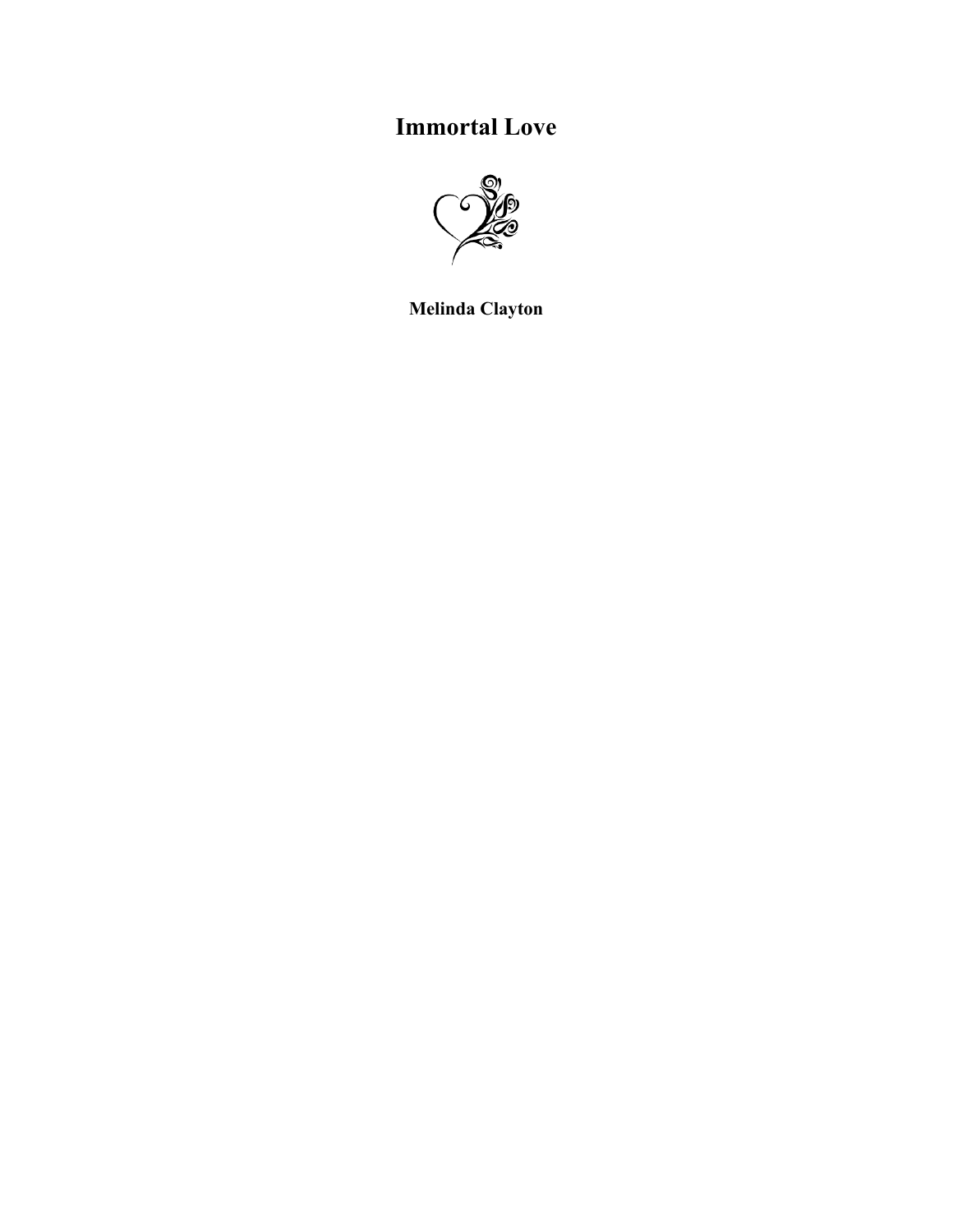## **Copyright 2008 Melinda Clayton**

All rights reserved. No part of this story may be reproduced or transmitted in any form or by any means without written permission from the publisher, with the exception of brief quotations in a review.

This story is a work of fiction. While some of the place names are real, characters and incidents are the product of the author's imagination and are used fictitiously. Any resemblance to events or persons living or dead is purely coincidental.

> Thomas-Jacob Publishing, LLC TJPub@thomas-jacobpublishing.com U.S.A.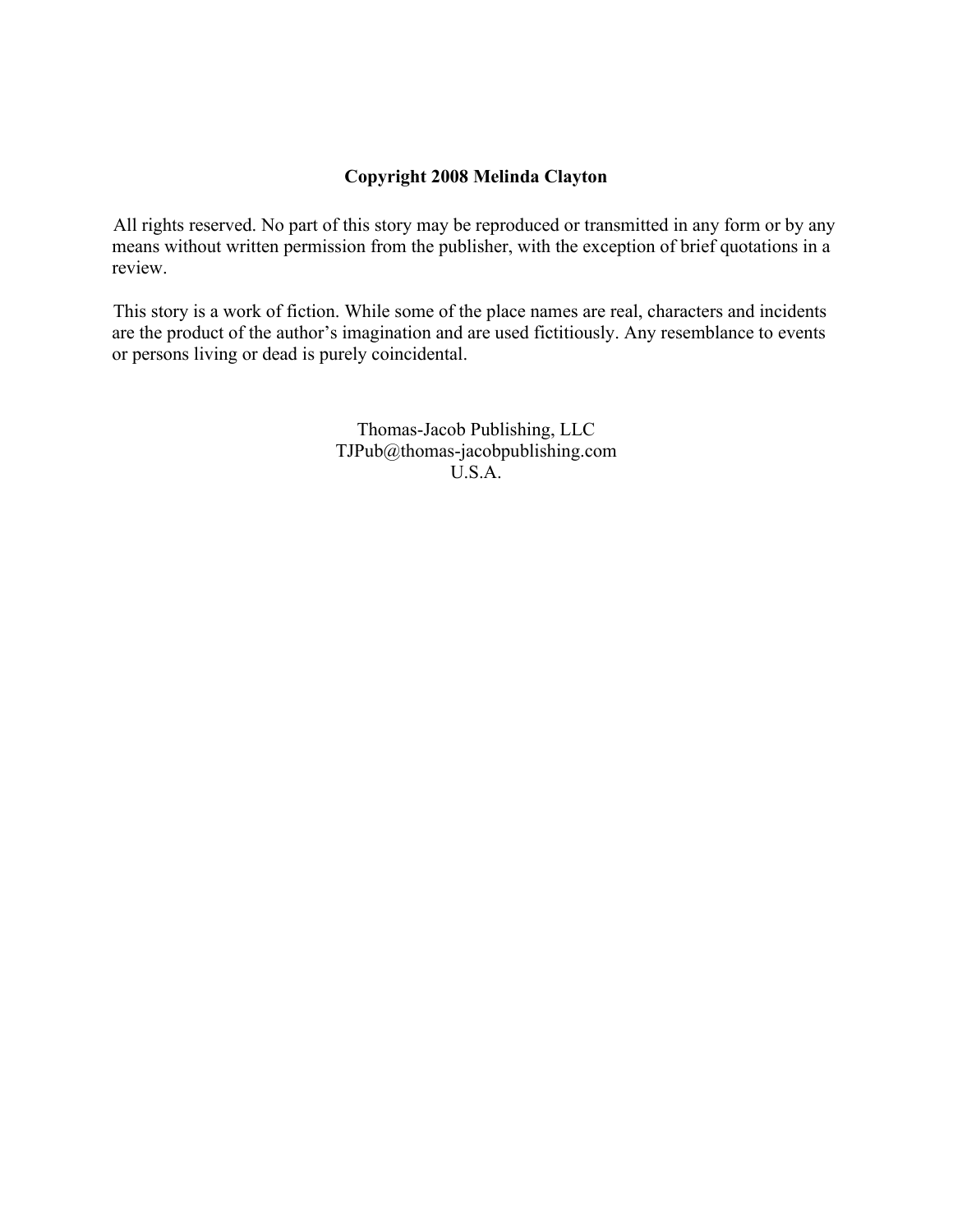## Immortal Toye

e saw her, for the first time in two-hundred years, on a miserable, rainy, late November<br>
morning in Portland, Oregon. Of course, he didn't realize at the time that he'd known her<br>
hefore in another time in another place, morning in Portland, Oregon. Of course, he didn't realize at the time that he'd known her before, in another time, in another place, but that would come soon enough.

He was late for an appointment, which was typical, and had just maneuvered his candyapple red Mustang GT into the only remaining parking space in the overcrowded lot of a downtown office building. Dr. Dan Lane was always late for appointments; his patients had come to expect this. Still, he was particularly worried about the session he had scheduled for this morning, a new patient, and he cursed softly under his breath at the sluggish morning traffic that, in his mind, was responsible for his current predicament.

Setting the emergency brake, he grabbed his briefcase and umbrella from the back seat, opened the door into the pouring rain, and promptly encountered what he would, decades later, describe as "The love of my life. All of my lives, actually." In his final years, this comment would cause his grandchildren to roll their eyes and cast knowing glances amongst themselves, amused at their grandfather's eccentricities. For his part, he saw the secret smiles and conspiratorial winks and even understood the reasons behind them. Nevertheless, he remained unperturbed, because he knew what they refused to believe; she had been his ladylove not only for the fifty years of their marriage, but since the beginning of time.

On that rainy Portland morning in 2010, however, he had not yet known these things, scattered and disorganized as he was. No, his goal that morning was to gather his belongings as quickly as possible and try to make a dash for the shelter of the two-story office building before becoming completely soaked by the incessant rain. With any luck, his new patient would understand, though he recognized the unlikelihood of that. Over the years his patients had been many things, but "understanding" wasn't usually at the top of the list. He couldn't blame them, though. After all, by the time they came to him they had typically spent months, even years, dealing with emotional trauma resulting from any number of circumstances, and what they wanted was relief. What they did *not* want was a psychotherapist whose personal issues seemed, if anything, larger than their own. Dr. Lane was painfully aware that his life was empty; he disliked it, however, when his patients deduced the same.

Lost in thought, wrestling his way out of the low-slung car and into the pouring, freezing rain of an ugly Oregon morning, he fully expected his new patient to be annoyed. What he *wasn't* expecting was to be accosted by a five-foot-nine-inch raven-haired beauty in a clingingly wet black pantsuit, her black brassiere fully visible under the soaked rayon of her white bargainstore blouse.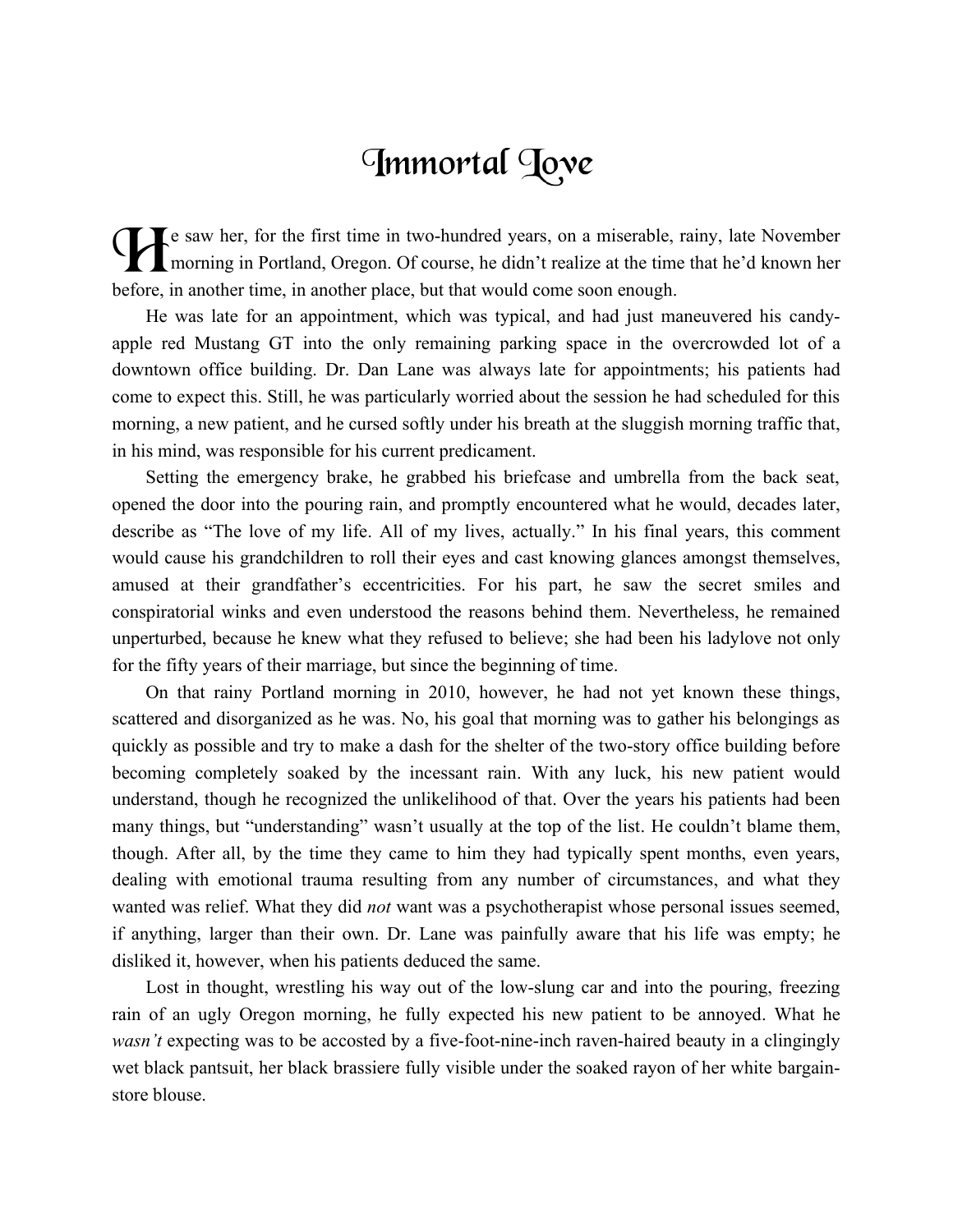Not yet having seen her, he popped up his designer umbrella and gingerly stepped out into the rain, Pineider briefcase clutched tightly to his chest, taking care not to soak his Berluti loafers. As he pushed the door gently closed and engaged the automatic lock, he turned, and there she was, in all of her rain-soaked glory. He paused, struck not only by her beauty, but by a sudden sense of déjà vu, an irrational wave of joy, and the certain knowledge that he had known her before.

She, however, wasn't at all happy to see *him*, particularly since he had just stolen the spot for which she had so patiently waited. She had actually put the car in park—*park*—while the previous gray-haired octogenarian occupant took his time to depart (in a car that must surely qualify as a tank fit for the front lines), waiting patiently, and patience was not Katy Wallingford's strong suit. When he, the arrogant ass in the Mustang, whipped into the spot instead, oblivious to her older model Toyota Corolla on the other side, she was livid. Throwing open her door, made even angrier when it ricocheted back, smacked her in the shin, and soaked her with rainwater, she marched determinedly towards the door of the sporty car that at first sight she considered to be his compensation for … well, for *what* she certainly didn't know, but for *something*, she felt quite certain. She couldn't wait to give him a piece of her mind.

As she slogged towards his opening door, dirty puddle water splashing up her legs and ruining her only pair of dime-store black pumps, she readied her responses, the words *jerk*, *asshole*, and *narcissistic idiot* making up the top three salutations on her list. She couldn't afford new shoes, had barely been able to buy these, and in her angered state, she placed the blame solely on the numbskull with the fancy car who'd stolen her parking spot. She was already late for an appointment, and now she'd be not only late, but soaked to the skin as well.

And it wasn't just *any* appointment, she admitted to herself, as she strode towards the moron in the Mustang, who was now bumbling his way out of his car, struggling to open his umbrella. It had taken her months to work up the courage to make this appointment, and even then, she'd only done so at the insistence of her primary care physician. The flashes, or hallucinations as her physician insisted on calling them, had begun nearly a year ago, and over time had increased in both duration and intensity. It was the commonality of the flashes that first prompted her doctor to send her to a flurry of medical specialists.

Unlike the random hallucinations sometimes experienced by patients with a mental health disorder, hers had … well, a *storyline.* The setting was often different; sometimes she appeared to be living before the Common Era, somewhere in the Middle East. Sometimes she seemed to be in Colonial America, surrounded by soldiers in red coats. Sometimes, she even suspected she was experiencing events in prehistoric times, the landscape hostile and unrecognizable.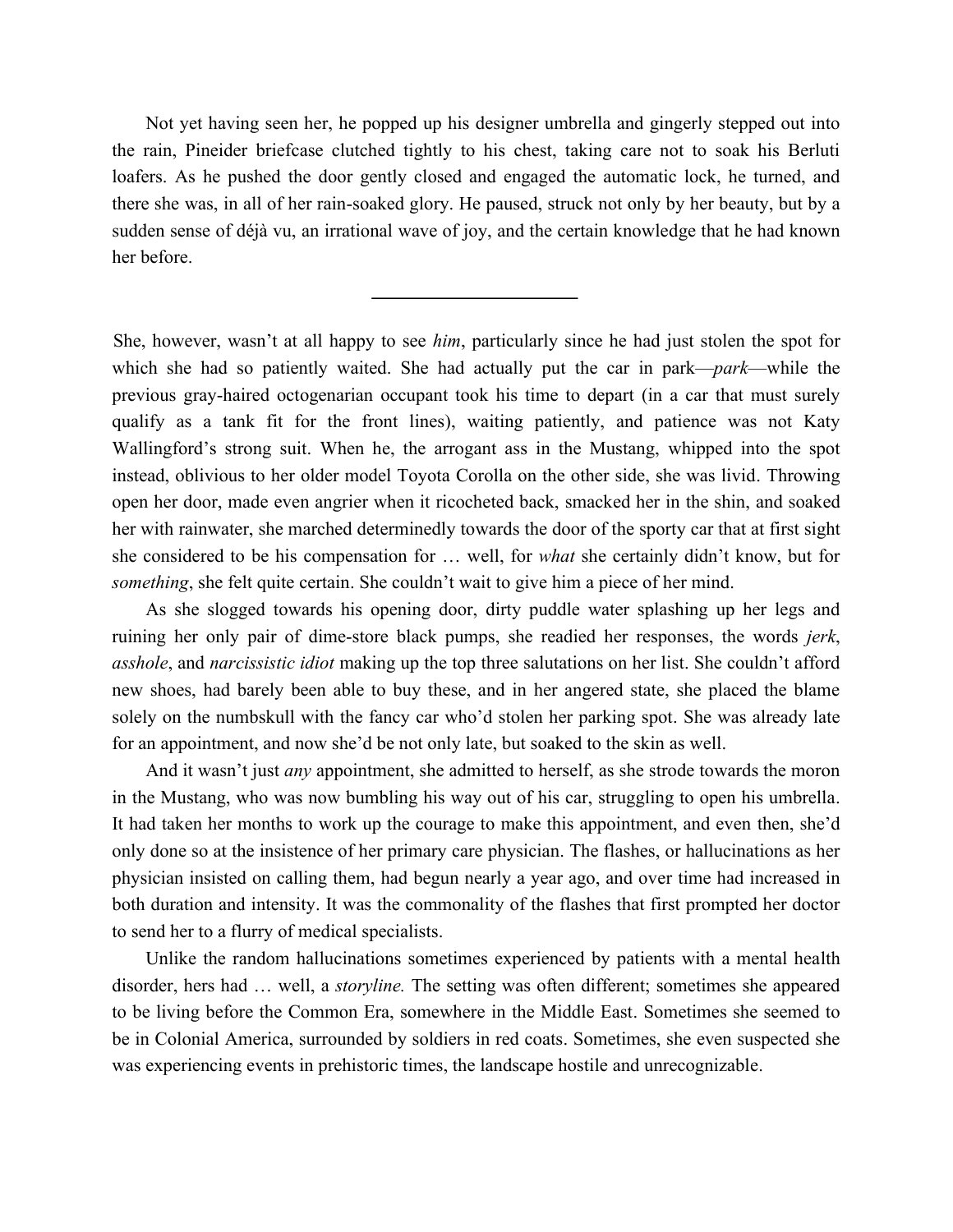Yes, the setting often changed, but the plot remained the same. She was always an active player in these frightening dramas of the mind, something else that set Katy's experiences apart from run of the mill schizophrenic hallucinations. No sitting on the sidelines for Katy; she had a starring role. And there was no shortage of action in which Katy could participate: sword fights, gun battles, and in one especially frightening flash, a lion, tethered to a chain but straining mightily to reach the man as a bloodthirsty crowd roared apparent approval in the background.

Ah, yes. The man—the final ingredient in this series of terrifying short stories that seemed to have taken up residence in her brain. Even more disturbing than the fact that, at the age of thirty, Katy had suddenly and inexplicably become besieged with apparent hallucinations, was the fact that in all of the hallucinations, the man died. Try as she might, Katy could never save him, though she knew, of course, after months of suffering through the flashes, what was coming, knew the man was going to die. Over and over again, Katy was made to witness the man perishing in an astounding number of horrible ways. Over and over again, too, Katy was forced to feel the agony of heartbreak as it happened, and not just any old heartbreak. What Katy experienced was an all-encompassing grief, terrible in its force, the pain a physical thing, ripping apart her insides and leaving her spent, exhausted, and despondent for days afterwards.

As test after test came back negative, Katy's physician was left befuddled. "Katy," he'd said, scratching his head as he studied her chart, his tone slightly embarrassed. "I can't find anything physically wrong with you." He set the chart down and turned to look at her, removing his glasses and studying her face thoughtfully. "Our only other option is to explore whatever may be going on with you psychologically. I want to schedule an appointment for you with a psychotherapist. He's one of the best trauma therapists in the state."

At first, Katy had balked at the idea. A psychotherapist? She wasn't crazy, for God's sake, nor had she experienced any particular trauma. Oh, sure, she'd had the usual teenaged angst, had thought, as middle children often do, that she was the least favored by her parents. But she was years past that now and had experienced nothing more traumatic than the average woman's bad dating scene, filled more with lonely computer geeks than with anything truly threatening. Initially, Katy refused to even consider the option.

Over several weeks, though, as the flashes grew worse and her physical condition began to deteriorate, Katy finally had to face facts and accept the doctor's offer. Too many sleepless nights and too many days of unrelenting despair had pushed her to the brink of collapse. Her job performance was slipping and her students were suffering; she had to get help.

And now, after all the soul searching and internal arguments, now that she'd finally gotten up the courage to call this supposed genius doctor and schedule the damned appointment, some idiot with an oversized ego was making her late. Not only late but drenched. Anger propelled Katy forward, and she reached the man just as he turned from his car.

And then the strangest thing happened. He looked at her.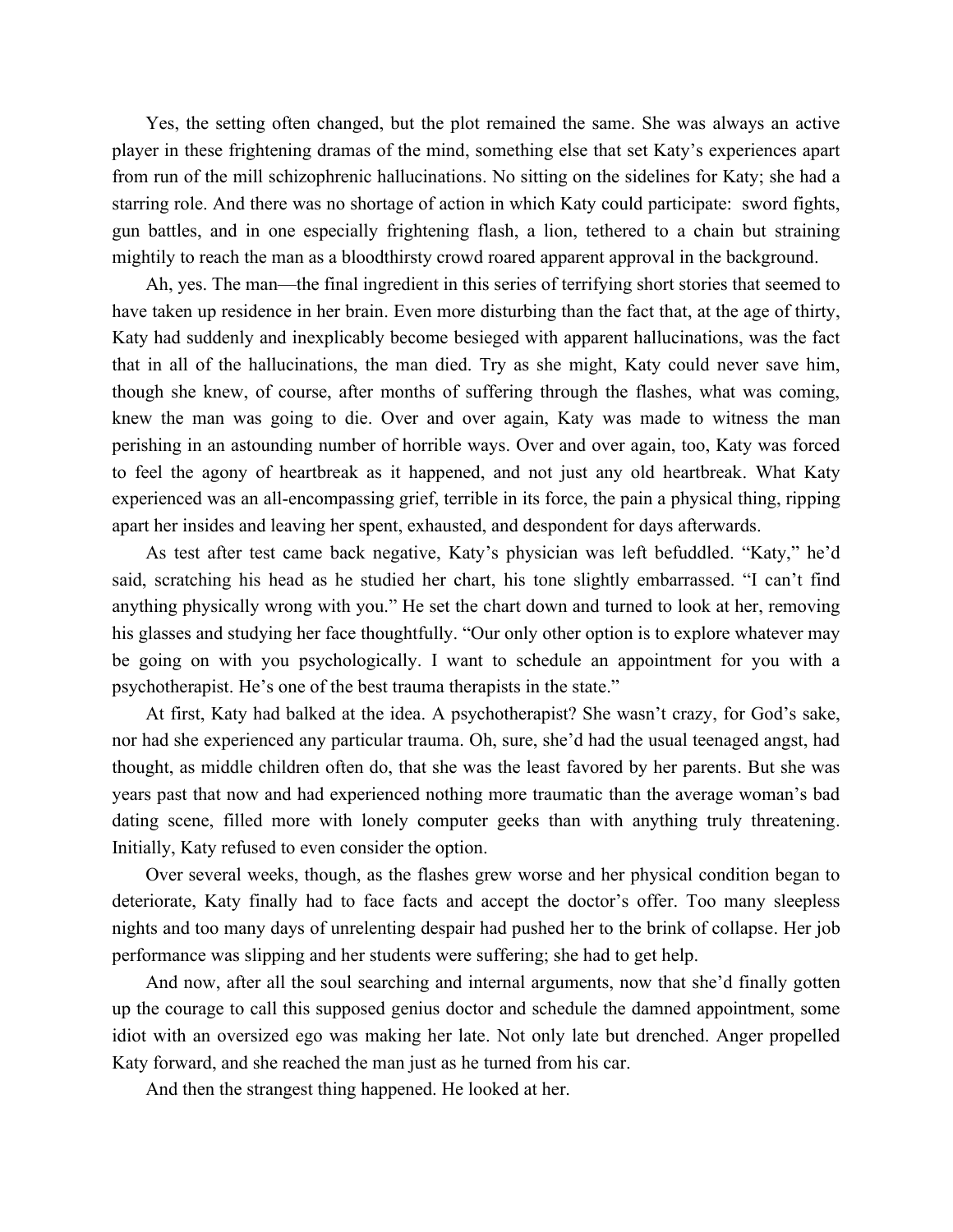Katy clutched her head as the familiar sizzling sound buzzed through her ears. Dear God, no, not right here in the parking lot, not right outside the therapist's office, she thought, just before the world turned gray. The irony was bitter, but there it was, and not a thing Katy could do about it.

She swooned as the images flashed before her eyes, this time a prairie, stretching for miles in all directions. Katy could see wildflowers blowing in the wind, the sky streaked with purples and pinks, vivid in their colors, the setting sun an orange more brilliant than any she'd ever seen. In front of her, two horses, tethered to the covered wagon in which she sat, plodded serenely through the waving grasses. She could smell the warm aroma of leather, of horses and sunbaked grass, and, more tantalizingly, of a man, the mixture of lye soap and sweat delicious and exciting.

Next to her on the seat, the reins held loosely in his tanned hands, was the man. His blonde hair was ruffled in the wind; his blue eyes crinkled in laughter as the wagon swayed to and fro across the uneven ground. His shirt collar was open, and she could see a thatch of golden chest hair curling over the unfastened button, a glimpse of his tanned, powerful chest just visible beneath. Long, muscular legs were clad in breeches of soft, brown cotton, the bottoms tucked into tall leather boots rough with wear. His feet were propped casually on the lip of the wagon; his posture was relaxed. Katy thought, as she always did during these flashes, that he was the most beautiful man she'd ever seen.

She heard the sound of his laughter, and behind that, the rustling of the prairie grass and the steady clopping of the horses' hooves. The wagon creaked with the effort of movement, and the canvas top snapped in a gust of wind. She knew, without looking, that inside the canvas enclosure was a woolen bag filled with enough clothing for the following day.

Beside him, she was anxious. "Daniel," she was saying. "How will we ever make it in time? You know Ma and Pa hate it when we're late. My sister will never forgive me. It's her firstborn son, and we'll be late to the baptism."

"Ah, Katherine," replied Daniel, flashing a smile in her direction. "Your parents will forgive us. They know I'm afflicted with lateness, but otherwise I'm a steady sort of fellow. Why, look how well I take care of you." He placed one long-fingered hand across the gentle swell of her belly, and she looked down, surprised to discover that she wore a long cotton dress of a flowered print, the skirt billowing in the evening breeze. Surprised even more by her delicate condition, the soft curve of her midsection straining against the flowing skirt.

"Relax, my love. We'll be fine. You worry your pretty head about too many things." Daniel leaned over and planted a kiss squarely on her lips, effectively ending further discussion. Then he leaned back and grinned.

Forgetting her unease for a moment, she laughed, unable to stay cross in spite of her best efforts. He was right; he was a steady sort of fellow, his one and only fault his chronic inability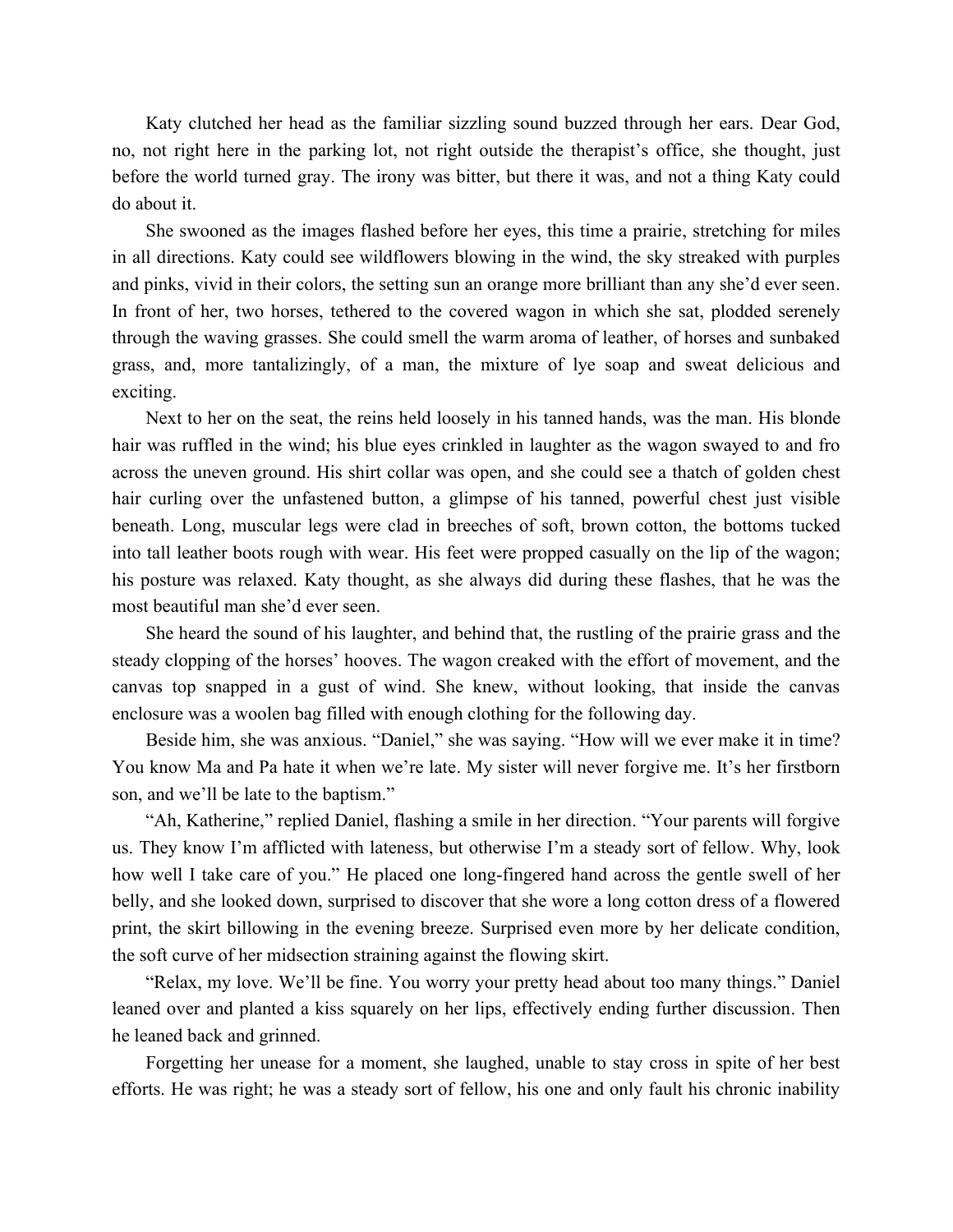to arrive anywhere on time, a small price to pay for the happiness she felt with him. And now, the baby. Ma and Pa would be so pleased at the news.

"Well, at least we're almost there," she said, recklessly pushing back her bonnet and removing the clips from her hair, hot from the day's trip across the prairie and eager to feel the cool evening breeze against her face.

For a moment, they rode in silence, and then she grasped his hand and held it in both of hers, suddenly anxious again. "The shadows are long, and I don't feel safe out here after sunset. I wish we had started our journey on time." She glanced at the darkening sky, her brow furrowed with worry.

"You know what happened to that family from Kansas, out on the plain at night. Bandits were lying in wait along the trail. They barely escaped with their lives." She shivered, cold fingers of dread crawling up her spine. She knew what was coming; she just didn't know when, and she felt powerless to stop it. "Please, let's hurry," she begged Daniel. "The sun is setting quickly. At least the trip back will be much safer in the light of morning."

Katy didn't allow herself to acknowledge what she knew. Never once, in all of her flashes, had the man ever made it through until morning. Something was coming, of that she was certain, but for the life of her, she didn't know what it was. The prairie ahead was serene, the evening peaceful under the rosy sunset.

He squeezed her small hand warmly before gently releasing it to push tendrils of her dark, luxurious hair out of her face, the strands gleaming like onyx in the evening sun. "Everything will be fine." He stroked her cheek. "We're nearly there," he reassured her. "Just over that next—"

His words were cut off by the sound of a shot fired, from close range, the bandits sneaking up on them from behind, much faster on horseback than they could ever hope to be with their wagon. As Katherine stared in horror, Daniel slumped over into her lap, blood pouring out of a wound in his head, and then …

Rain, blessedly cold, and strong arms around her, arresting her fall. The parking lot of the office building came back into focus, the asshole in the Mustang catching her as she fell, helpless against the force of the flash.

"Katherine," he said, and she saw for the first time his unruly blonde curls, plastered to his head with rain, the ridiculously expensive umbrella and briefcase thrown aside as he rushed to catch her, their importance, their price tag, suddenly insignificant. How could he have ever believed he could fill the emptiness with such silly things?

His blue eyes, so beloved by her, gazed upon her face, not crinkled in laughter now, but darkened with obvious confusion and concern. Holding her in his strong arms, he gently pushed